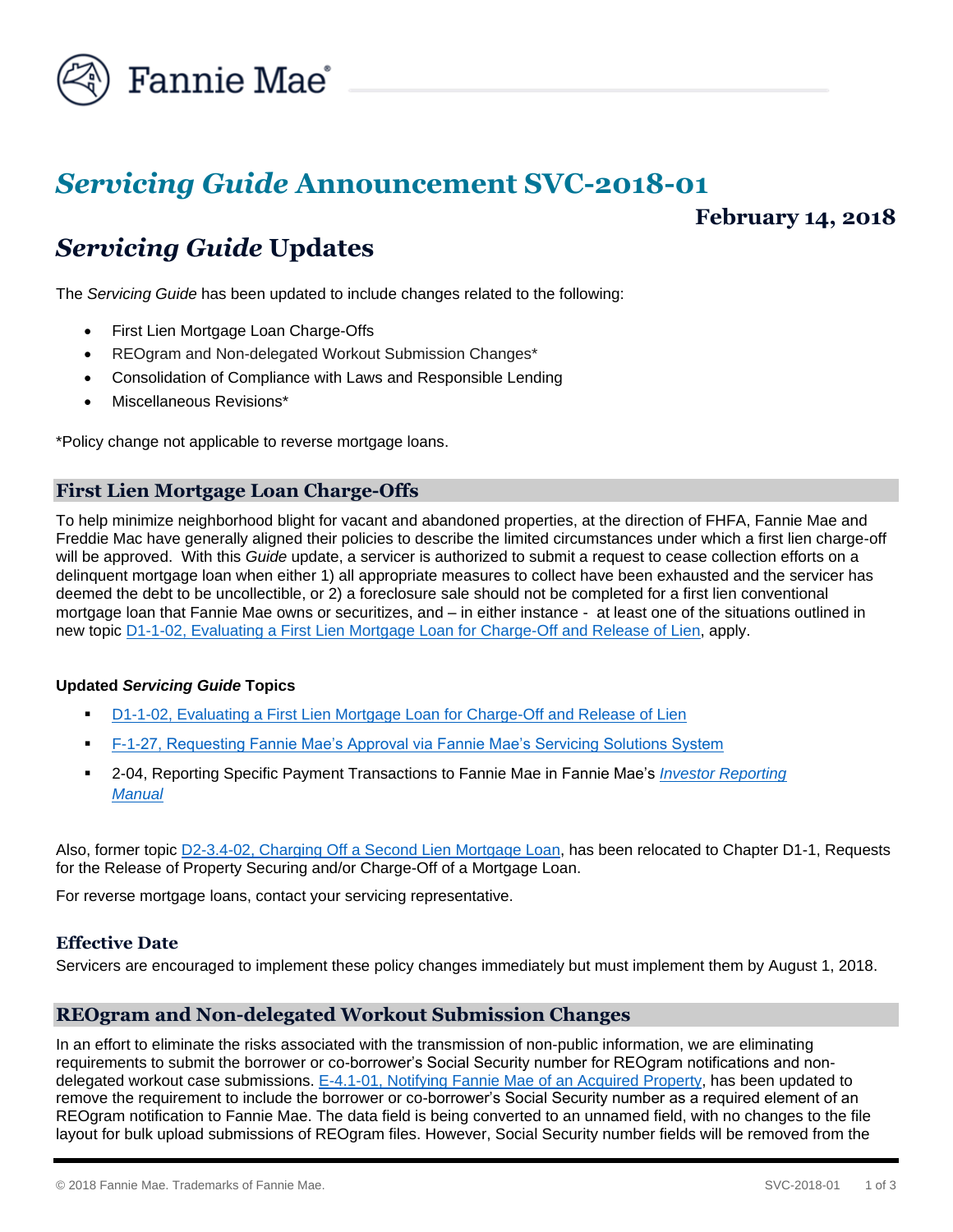

user interface for manual submission via the Asset Management Network (AMN). Servicers may confirm that submitted files have been processed by viewing submitted data (via AMN Reporting), but will no longer be able to retrieve/view any Social Security number data submitted via bulk upload or manual submission.

#### **Effective Date**

Servicers must implement these policy changes by March 24, 2018.

### **Consolidation of Compliance with Laws and Responsible Lending**

We are continuing our efforts to consolidate shared policies from Part A of the *Selling* and *Servicing Guides.* In this update we have simplified requirements related to compliance with laws and responsible lending practices.

In the *Selling Guide* update to be published on February 27, 2018, we are

- eliminating the exhaustive lists of applicable laws and instead referring to more general categories, and
- streamlining and simplifying language regarding responsible lending and prohibited refinance practices.

The following table provides additional details on the placement of content from the impacted *Servicing Guide* topics to the consolidated content in the *Selling Guide*.

| <b>Impacted Servicing Guide Topic</b> | <b>New Selling Guide Content Location</b> |
|---------------------------------------|-------------------------------------------|
| A2-1-08, Compliance with Laws         | A3-2-01, Compliance with Laws             |
| A2-2-01, Refinance and Lending        | A3-2-02, Responsible Lending              |
| <b>Practices</b>                      | Practices                                 |
| A2-2-02, DELETED TOPIC:               |                                           |
| <b>Responsible Lending Practices</b>  |                                           |
| A2-2-03, DELETED TOPIC:               | B2-1.2-04, Prohibited                     |
| <b>Prohibited Refinance Practices</b> | <b>Refinancing Practices</b>              |

#### **Effective Date**

There are no policy changes associated with this consolidation of content. Servicers must refer to the *Selling Guide* for this policy beginning February 27, 2018.

#### **Miscellaneous Revisions**

**Fannie Mae Cap and Extend Modification Update\*.** We are including the following miscellaneous revisions previously communicated in [Lender Letter LL-2017-09](https://www.fanniemae.com/content/announcement/ll1709.pdf) into the *Guide*:

- incorporating changes related to the new eligibility criteria for the Fannie Mae Cap and Extend Modification for Disaster Relief, and
- replacing the Streamlined Modification Post Disaster Forbearance Solicitation Letter with the Flex Modification Post Disaster Forbearance Solicitation Letter.

#### **Updated** *Servicing Guide* **Topics**

- [D2-3.2-07, Fannie Mae Cap and Extend Modification for Disaster Relief](https://www.fanniemae.com/content/guide/svc021418.pdf#page=367)
- [D2-3.2-09, Fannie Mae Flex Modification](https://www.fanniemae.com/content/guide/svc021418.pdf#page=376)
- [F-4-01, References to Fannie Mae's Website](https://www.fanniemae.com/content/guide/svc021418.pdf#page=797)